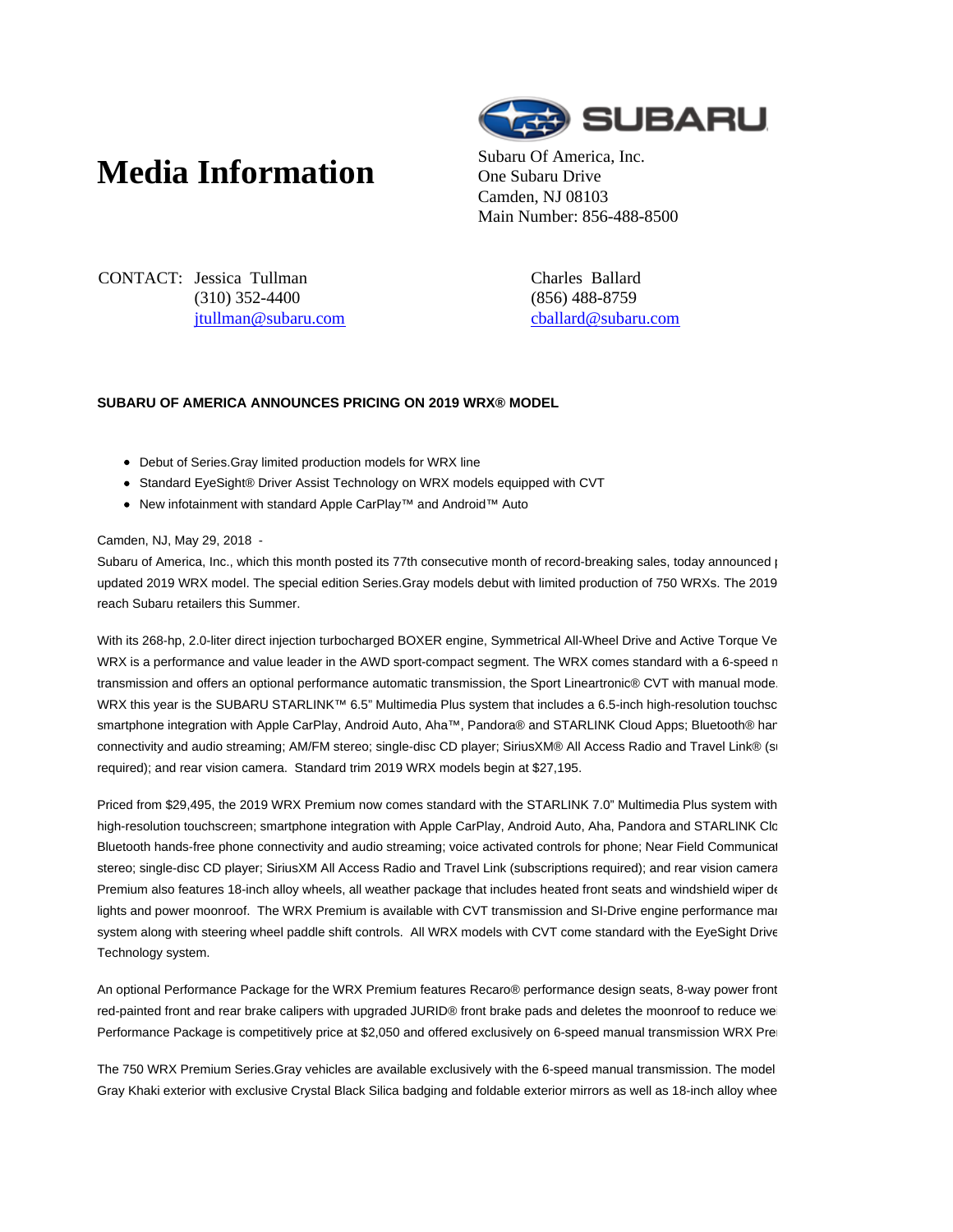finish. The Series.Gray WRX debuts at \$32,595 and is based on the WRX Premium that includes the Performance Packa Ultrasuede-trimmed Recaro seats, 8-way power driver's seat, JURID front brake pads and moonroof delete. It also adds Steering Responsive Headlights, LED fog lights and Keyless Access with Push-Button Start.

Priced from \$31,795, the WRX Limited comes standard with a 6-speed manual transmission and available Sport Lineartronic WRX Limited models feature 10-way power driver's seat with power lumbar adjustment. The WRX Limited has LED Steer Responsive Headlights as well as LED fog lights to help improve nighttime visibility. An option package that includes the S 7.0" Multimedia Navigation system with a 7-inch high-resolution touchscreen; smartphone integration with Apple CarPlay, Auto and STARLINK cloud applications; Bluetooth hands-free phone connectivity and audio streaming; SiriusXM All Acce Traffic and Travel Link (subscriptions required); Near Field Communication; single-disc CD player; voice activated controls for phone and text; and voiced activated navigation powered by TomTom along with Harman/Kardon® audio and Blind Spot Detecti Change Assist and Cross Traffic Alert is available on WRX Limited 6MT models for \$2,100. The CVT model adds Revers Braking and High Beam Assist to this package, at an MSRP of \$2,400.

Subaru's EyeSight Driver Assist Technology is standard on WRX Premium and Limited with CVT. Included with EyeSight Vehicle Hold (AVH), EyeSight Assist Monitor (EAM) and an electronic parking brake. The EAM uses dual LED indicators to EyeSight status and alerts on the windshield, allowing the driver to see them without diverting eyes from the road. The AV replaces the Hill Holder and Hill Start Assist functions and offers greater functionality, holding the vehicle on all road grade inclines.

In addition to Keyless Access with Push Button Start, the Limited offers automatic LED headlight low and high beam heigl control as well as auto-on/off headlights linked with windshield wiper operation.

**2019 SUBARU WRX**

| Model/Trim          | Transmission | Applicable OptionCode | <b>MSRP</b> | MSRP+<br>destination and |
|---------------------|--------------|-----------------------|-------------|--------------------------|
| <b>WRX MODELS</b>   |              |                       |             |                          |
| <b>Standard WRX</b> | 6MT          | $\cdot$ 01            | \$27,195    | \$28,080                 |
| <b>WRX Premium</b>  | 6MT          | 11, 12, 14            | \$29,495    | \$30,380                 |
| <b>WRX Premium</b>  | <b>CVT</b>   | 13                    | \$31,395    | \$32,280                 |
| <b>WRX Limited</b>  | 6MT          | 21, 22                | \$31,795    | \$32,680                 |
| <b>WRX Limited</b>  | <b>CVT</b>   | 23,24                 | \$33,695    | \$34,580                 |

| <b>2019 SUBARU WRX OPTION PACKAGE MSRP</b>                                    |     |  |  |  |
|-------------------------------------------------------------------------------|-----|--|--|--|
| <b>WRX MODELS</b>                                                             |     |  |  |  |
| CODE 01 Standard Model WRX 6MT                                                | N/A |  |  |  |
| CODE 11 Standard Model WRX Premium                                            |     |  |  |  |
| CODE 12 Performance Package: RECARO® Front Seats, Red?Painted Brake Calipers, |     |  |  |  |